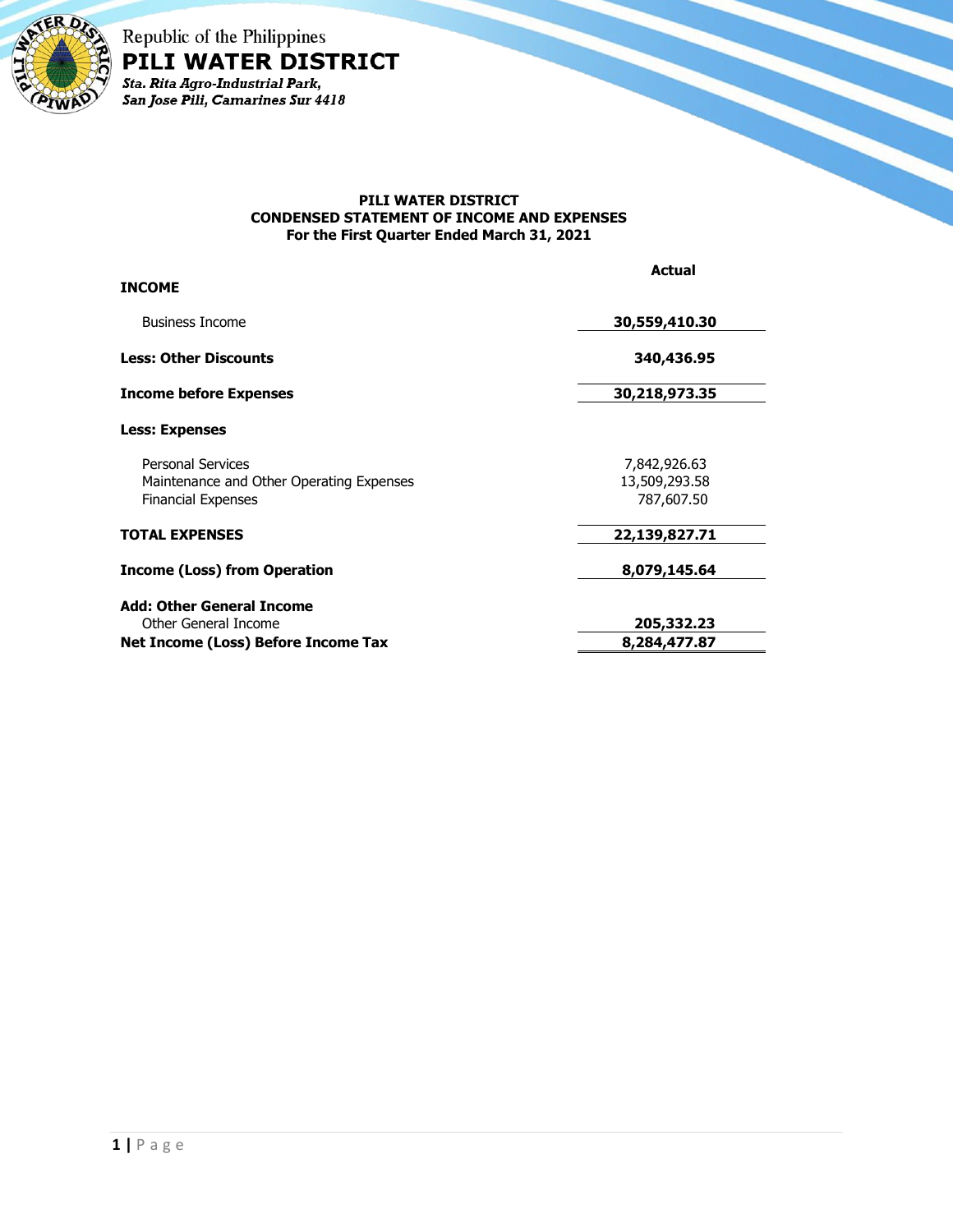# **PILI WATER DISTRICT CONDENSED BALANCE SHEET March 31, 2021**

# **CURRENT ASSETS**

| Cash and Cash Equivalents             | 27,547,769.05  |
|---------------------------------------|----------------|
| Trade and Other Receivables-Net       | 14,491,574.57  |
| Inventories                           | 19,113,182.69  |
| Prepayments                           | 1,074,508.45   |
| <b>Total Current Assets</b>           | 62,227,034.76  |
| <b>NON-CURRENT ASSETS</b>             |                |
| Investment                            | 27,071,239.06  |
| Property, Plant and Equipment         | 252,276,296.03 |
| <b>Other Assets</b>                   | 3,163,460.83   |
| <b>Total Non-Current Assets</b>       | 282,510,995.92 |
| <b>TOTAL ASSETS</b>                   | 344,738,030.68 |
|                                       |                |
| <b>Current Liabilities</b>            |                |
| Payable Accounts                      | 13,588,648.00  |
| <b>Inter-Agency Payables</b>          | 1,773,822.55   |
| <b>Other Liability Accounts</b>       | 4,027,071.48   |
| <b>Total Current Liabilities</b>      | 19,389,542.03  |
| <b>Non-Current Liabilities</b>        |                |
| Loans Payable-Domestic-Long Term Debt | 19,530,584.46  |
| <b>Deferred Credits</b>               | 7,900,714.28   |
| <b>Total Non-Current Liabilities</b>  | 27,431,298.74  |
| <b>TOTAL LIABILITIES</b>              | 46,820,840.77  |
| <b>EQUITY</b>                         |                |
| <b>Restricted Capital</b>             | 23,380,787.96  |
| <b>Retained Earnings, End</b>         | 274,536,401.95 |
| <b>Total Equity</b>                   | 297,917,189.91 |
| <b>TOTAL LIABILITES AND EQUITY</b>    | 344,738,030.68 |